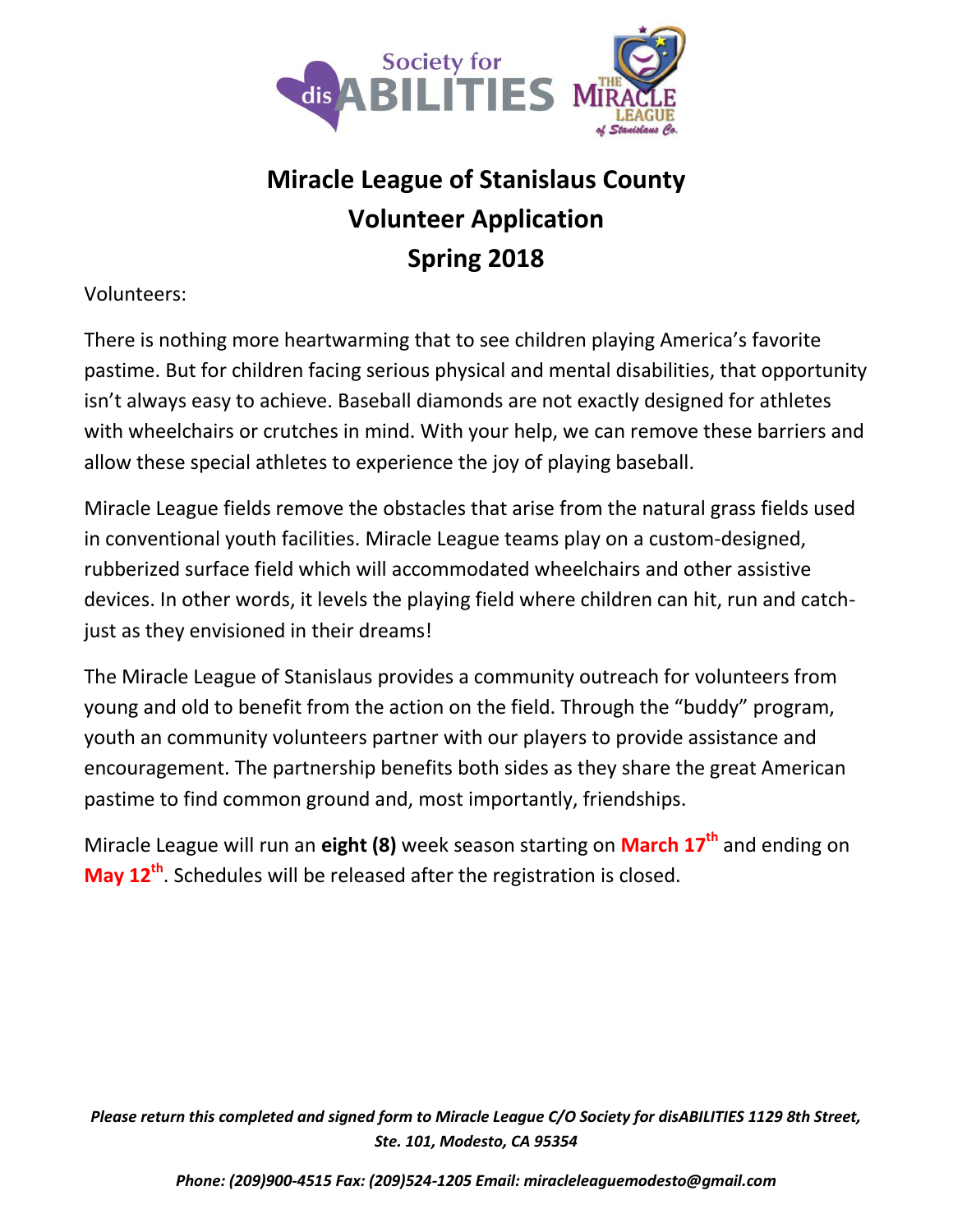

# **Miracle League Volunteer Application**

| (PLEASE PRINT CLEARLY)                                                                                          |                          |  |  |  |  |
|-----------------------------------------------------------------------------------------------------------------|--------------------------|--|--|--|--|
|                                                                                                                 |                          |  |  |  |  |
|                                                                                                                 |                          |  |  |  |  |
|                                                                                                                 |                          |  |  |  |  |
|                                                                                                                 |                          |  |  |  |  |
| How would you like to help? $\Box$ Coach $\Box$ Buddy* $\Box$ Team Parent $\Box$ Mascot $\Box$ Volunteer        |                          |  |  |  |  |
| *As a Buddy, you will be paired with a player for the season                                                    |                          |  |  |  |  |
| Have you volunteered for Miracle League before? □YES □NO If YES, when? ________                                 |                          |  |  |  |  |
| Shirt Size: $\square$ S $\square$ M $\square$ L $\square$ XL $\square$ 2XL $\square$ Other: ____________        |                          |  |  |  |  |
| Would you also like us to use this information for Fall Season? $\Box$ YES $\Box$ NO                            |                          |  |  |  |  |
|                                                                                                                 | <b>EMERGENCY CONTACT</b> |  |  |  |  |
|                                                                                                                 |                          |  |  |  |  |
|                                                                                                                 |                          |  |  |  |  |
|                                                                                                                 |                          |  |  |  |  |
| Please list any medications, health cautions, allergies, dietary restrictions, and any<br>special instructions: |                          |  |  |  |  |
|                                                                                                                 | <b>FAMILY DOCTOR</b>     |  |  |  |  |
|                                                                                                                 |                          |  |  |  |  |
|                                                                                                                 |                          |  |  |  |  |
|                                                                                                                 |                          |  |  |  |  |
| *IF VOLUNTEER IS UNDER 18                                                                                       |                          |  |  |  |  |
| Please return this completed and signed form to Miracle League C/O Society for disABILITIES 1129 8th Street,    |                          |  |  |  |  |

*Ste. 101, Modesto, CA 95354*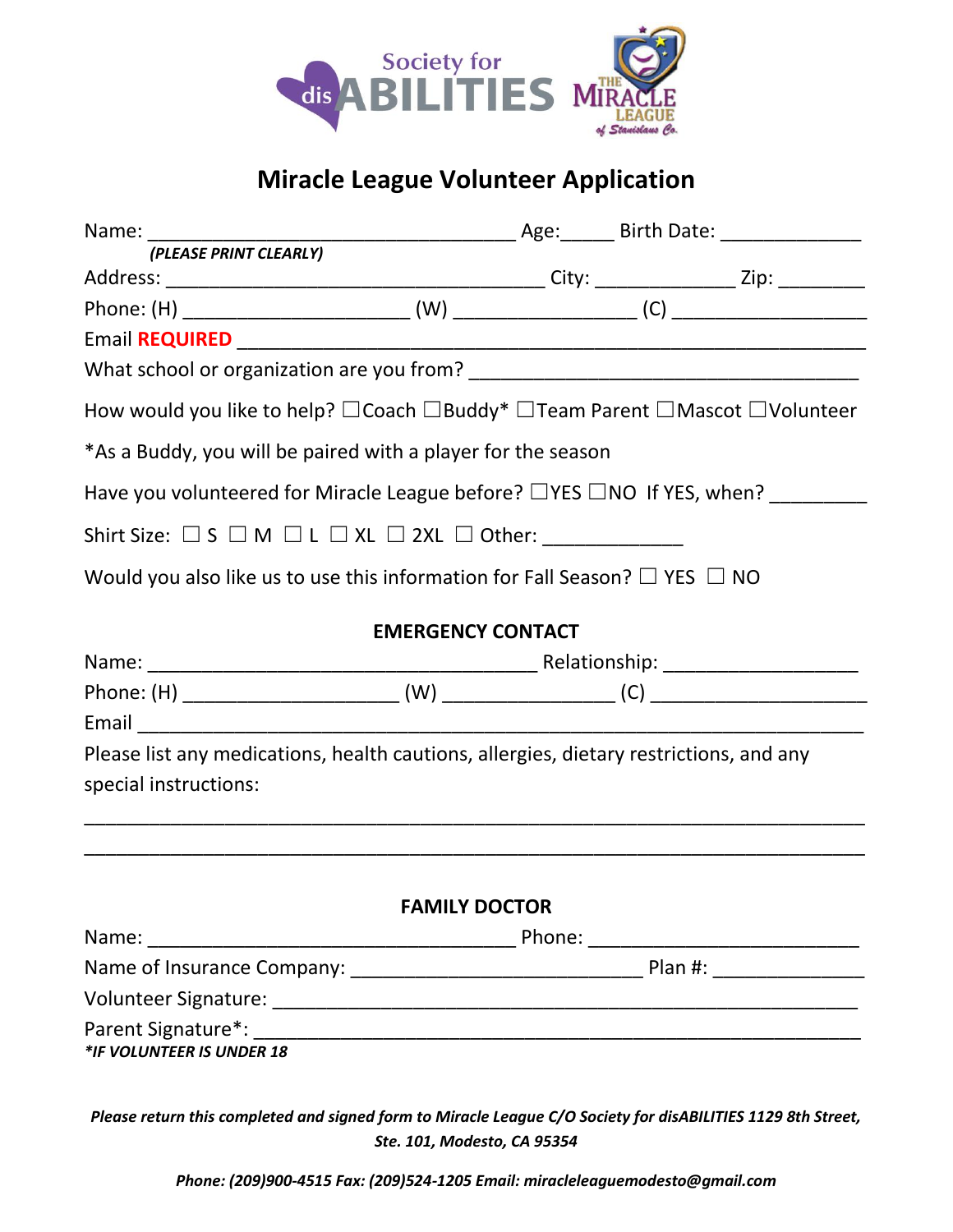

## **VOLUNTEER BACKGROUND**

**First Time Applying:** ☐ **YES** ☐ **NO If NO, Date of Last Background Check: If YES, Fill Out BACKGROUND CHECK CONSENT FORM Below**

#### **VOLUNTEER BACKGROUND CHECK CONSENT FORM**

#### **\*\*MUST BE COMPLETED BY VOLUNTEER 18 YEARS OR OLDER ONLY\*\***

I, \_\_\_\_\_\_\_\_\_\_\_\_\_\_\_\_\_\_\_\_\_\_\_\_\_\_\_\_\_\_\_\_\_\_\_\_\_\_\_\_\_\_ (applicant name) hereby authorize Society for disABILITIES and Miracle League of Stanislaus County to obtain information pertaining to any charges and /or convictions I may have had for violation of municipal, county, state or federal laws. This information will include, but not be limited to, allegations regarding and convictions for crimes committed upon minors and will be gathered from any law enforcement agency of this state or any state or federal government, or from third-party providers of information originally obtained from law enforcement or court records.

I understand that I will be given an opportunity to challenge the accuracy or any information received that appears to implicate me in criminal activities. To facilitate this challenge, I will be told the nature of the information and the agency from which it was obtained. It will be my responsibility to contact that agency. I further understand that until the Society for disABILITIES and Miracle League of Stanislaus County receives notification from that agency clearing me, my application will be deferred. As an applicant for a staff/volunteer position, I hereby attest to the truthfulness of the representations I have made. Except as I have disclosed, I have not been found guilty of, or entered a plea of nolo contender or guilty to any offense. Further, other than for the offenses I have disclosed, **I have not had a finding of delinquency or entered a plea of nolo contender or guilty to a petition of delinquency under the juvenile laws of this state or any other state.**

**I understand that I must be truthful and, if any statement I have made is found to be false, I will be denied the position for which I am making application or, if already accepted, terminated from my position.**

#### **MUST BE 18 AND OLDER TO FILL OUT**

|                                                 |                      | Date:                                                                                                          |  |
|-------------------------------------------------|----------------------|----------------------------------------------------------------------------------------------------------------|--|
| Full Name of Applicant (include middle name):   |                      |                                                                                                                |  |
| Age (MUST BE 18 OR OVER): DOB: DOB:             | Sex:                 | Race: and the state of the state of the state of the state of the state of the state of the state of the state |  |
| Social Security Number: Social Security Number: |                      |                                                                                                                |  |
| Address:                                        | City: ______________ | Zip: ___________                                                                                               |  |
| Email:                                          |                      |                                                                                                                |  |

*Please return this completed and signed form to Miracle League C/O Society for disABILITIES 1129 8th Street, Ste. 101, Modesto, CA 95354*

*Phone: (209)900-4515 Fax: (209)524-1205 Email: miracleleaguemodesto@gmail.com*